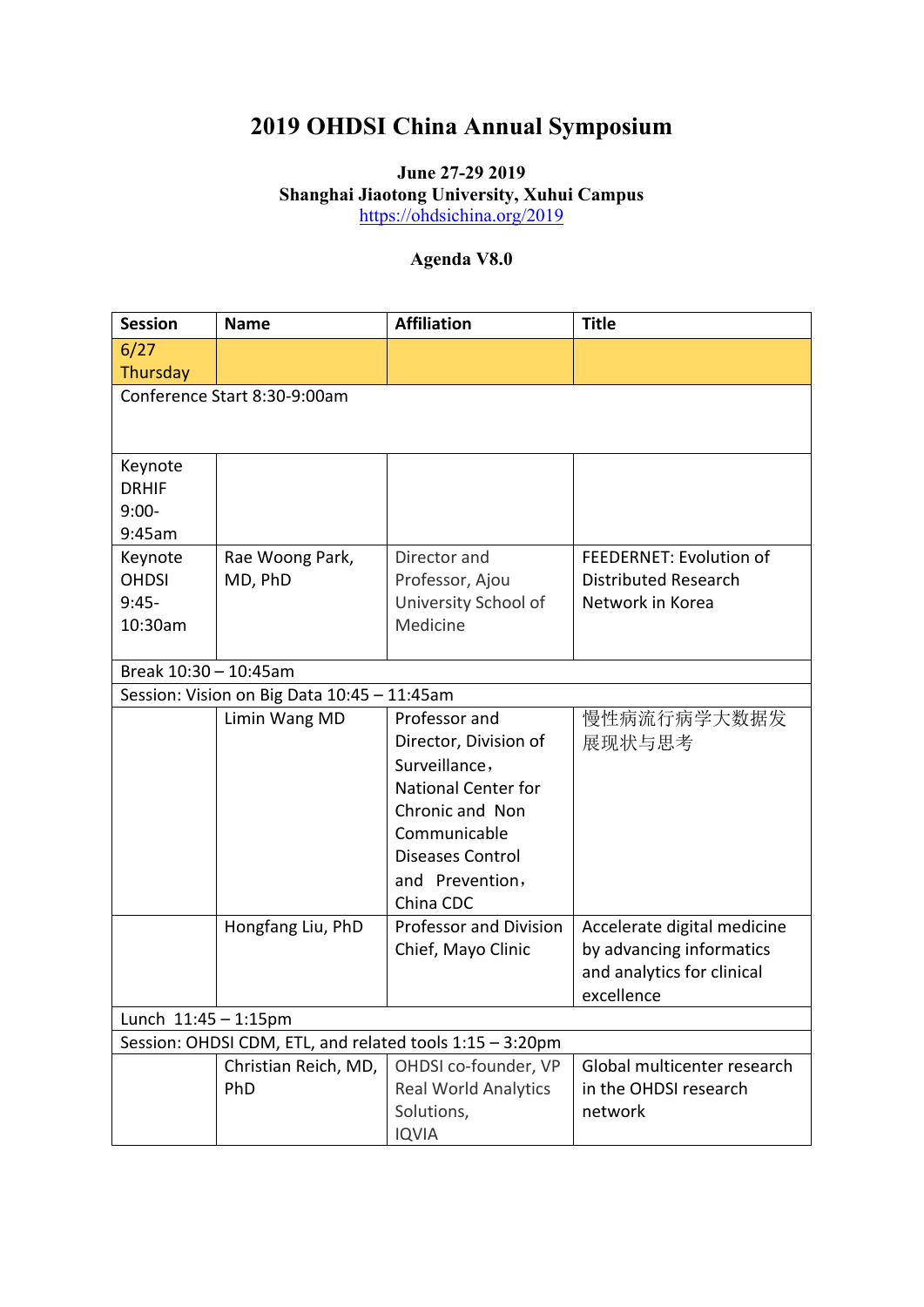|                                                                                | Jingsong Li, PhD                    | Professor, Zhejiang<br>University                                                      | Constructing a healthcare<br>Big Data platform in Zhejiang<br>- the Zhijiang Project<br>之江实验室项目-浙江医<br>疗大数据平台建设                                      |  |
|--------------------------------------------------------------------------------|-------------------------------------|----------------------------------------------------------------------------------------|------------------------------------------------------------------------------------------------------------------------------------------------------|--|
|                                                                                | Na Hong, PhD                        | <b>GM of DCHealth</b><br>Technologies Inc.                                             | <b>Converting Lung Cancer Big</b><br>Data of China to the OHDSI<br>Common Data Model<br>中国肺癌大数据到 OHDSI<br>通用数据模型的转化                                  |  |
|                                                                                | <b>Buzhou Tang</b>                  | Associate Professor,<br>Harbin Institute of<br>Technology                              | NLP for healthcare $-$ are we<br>ready for practice?<br>医疗自然语言处理-我们<br>准备好了吗?                                                                        |  |
|                                                                                | Hua Xu, PhD                         | Professor, The<br>University of Texas<br><b>Health Science Center</b><br>at Houston    | Atlas in Chinese<br>开源科研分析平台 Atlas 中<br>文版介绍                                                                                                         |  |
|                                                                                |                                     |                                                                                        |                                                                                                                                                      |  |
| Break $3:20 - 3:40$ pm                                                         | Session: Use Cases #1 3:40 - 5:20pm |                                                                                        |                                                                                                                                                      |  |
|                                                                                | Yi Zhou, PhD                        | Associate Professor,<br>Sun Yat-sen University                                         | Deep learning-based<br>predictive modeling of<br>seizure based on EEG data<br>基于深度学习的癫痫脑电<br>发作预警研究                                                  |  |
|                                                                                | Lei Liu, PhD                        | Professor, Fudan<br>University                                                         | Knowledge graph-based<br>clinical decision support<br>systems<br>基于知识图谱的临床决策<br>支持                                                                   |  |
|                                                                                | Li Wang, PhD                        | Associate Professor,<br><b>Nantong University</b>                                      | Multi-site analysis of drug<br>uses based on NCCD - a case<br>study of systemic lupus<br>erythematosus<br>基于 NCCD 的多中心大规模<br>患者临床药物分析-以系统<br>性红斑狼疮为例 |  |
|                                                                                | Xi Zhang, PhD                       | Senior Engineer,<br>Jiangsu Province<br>Hospital, Nanjing<br><b>Medical University</b> | Application and practice of<br><b>OHDSI-based clinical studies</b><br>in China<br>基于 OHDSI 的医疗研究应<br>用实践                                             |  |
|                                                                                |                                     |                                                                                        |                                                                                                                                                      |  |
| OHDSI China Committee Meeting: 5:30-6:30pm Closed session, by invitation only. |                                     |                                                                                        |                                                                                                                                                      |  |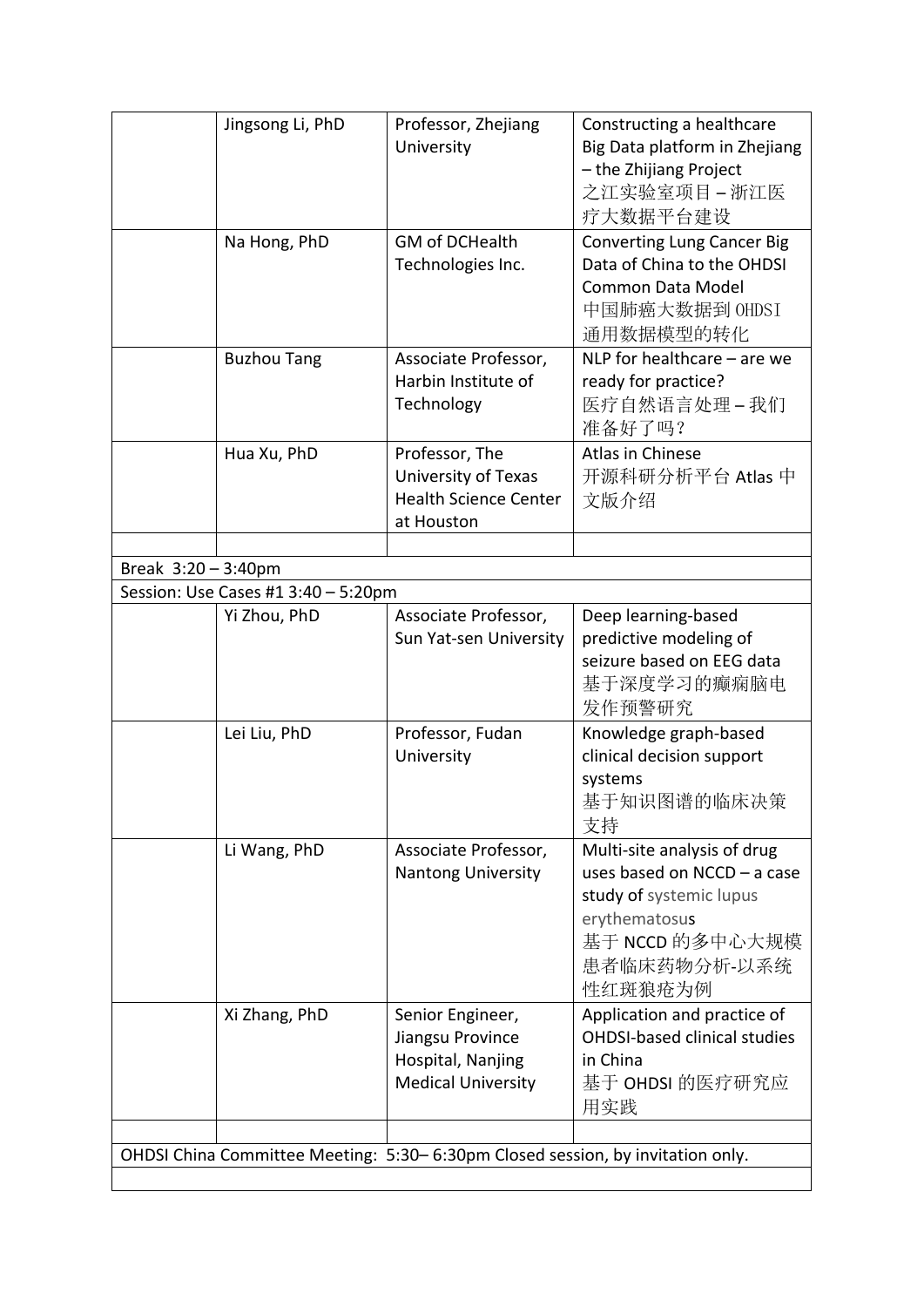| 6/28 Friday                                                   |                                     |                                               |                                                            |  |  |
|---------------------------------------------------------------|-------------------------------------|-----------------------------------------------|------------------------------------------------------------|--|--|
| Session: OHDSI Data Analysis 8:30 - 10:35am                   |                                     |                                               |                                                            |  |  |
|                                                               | Fei Wang, PhD                       | Associate Professor,                          | Analytics with Healthcare                                  |  |  |
|                                                               |                                     | <b>Cornell University</b>                     | Data Big and Small                                         |  |  |
|                                                               | Hui Lv, PhD                         | Professor, Shanghai                           | Combining phenotype and                                    |  |  |
|                                                               |                                     | Jiaotong University                           | genotype for genetic                                       |  |  |
|                                                               |                                     |                                               | diseases analysis                                          |  |  |
|                                                               | Yong Chen, PhD                      | Associate Professor,                          | A Communication Efficient                                  |  |  |
|                                                               |                                     | University of                                 | Distributed Algorithm for                                  |  |  |
|                                                               |                                     | Pennsylvania                                  | <b>Regression Analyses with</b>                            |  |  |
|                                                               |                                     |                                               | <b>Rare Events</b>                                         |  |  |
|                                                               | Hua Zhong, PhD                      | Associate Professor,                          | Cardiovascular disease                                     |  |  |
|                                                               |                                     | <b>New York University</b>                    | prediction for diabetic                                    |  |  |
|                                                               |                                     |                                               | patients from longitudinal                                 |  |  |
|                                                               |                                     |                                               | electronic health record data                              |  |  |
|                                                               | Lixia Yao, PhD                      | Assistant Professor,                          | <b>Extracting Kinship From</b>                             |  |  |
|                                                               |                                     | Mayo Clinic                                   | Obituary to Enhance                                        |  |  |
|                                                               |                                     |                                               | <b>Electronic Medical Records</b>                          |  |  |
|                                                               |                                     |                                               | for Genetic Research                                       |  |  |
| Break 10:35-10:50am                                           |                                     |                                               |                                                            |  |  |
|                                                               | Session: Use Cases #2 10:50-12:30pm |                                               |                                                            |  |  |
|                                                               | Yuxi Li, MD                         | Attending Physician,<br>The first affiliated  | Facilitating clinical research                             |  |  |
|                                                               |                                     |                                               | using EHRs: development<br>and practice of a               |  |  |
|                                                               |                                     | hospital of Peking<br>University              | cardiovascular CDR                                         |  |  |
|                                                               |                                     |                                               | 电子病历数据助力临床研                                                |  |  |
|                                                               |                                     |                                               | 究: 心血管专科 CDR 的建                                            |  |  |
|                                                               |                                     |                                               |                                                            |  |  |
|                                                               |                                     |                                               | 设与实践                                                       |  |  |
|                                                               | Sheng Nie, MD                       | Attending Physician,                          | Clinical research for kidney<br>disease - from traditional |  |  |
|                                                               |                                     | Nanfang Hospital,<br><b>National Clinical</b> |                                                            |  |  |
|                                                               |                                     | <b>Research Center for</b>                    | epidemiology studies to big                                |  |  |
|                                                               |                                     |                                               | data platforms<br>从肾脏病人群流行病研究                              |  |  |
|                                                               |                                     | Kidney Disease                                |                                                            |  |  |
|                                                               |                                     |                                               | 到大数据平台的建立                                                  |  |  |
|                                                               | Qiong Wang, MS                      | 副科长, 高级工程                                     | Patient level prediction using<br>EHRs - Challenges and    |  |  |
|                                                               |                                     | 师, The third affiliated                       | Opportunities                                              |  |  |
|                                                               |                                     | hospital of Guangzhou                         | 基于电子病历的个人预测                                                |  |  |
|                                                               |                                     | <b>Medical University</b>                     |                                                            |  |  |
|                                                               |                                     |                                               | 模型-挑战和机遇                                                   |  |  |
|                                                               | Qin Ye, MD                          | Associate Principal, ZS                       | Real world data and artificial                             |  |  |
|                                                               |                                     | Associate                                     | intelligence - introduction to                             |  |  |
|                                                               |                                     |                                               | use cases                                                  |  |  |
| Lunch $12:30 - 2:00$ pm<br>OHDSI proposal pitch 2:00 - 5:00pm |                                     |                                               |                                                            |  |  |
|                                                               |                                     |                                               |                                                            |  |  |
|                                                               | Mui Van Zandt, MS                   | Director, IQVIA                               |                                                            |  |  |
| SNOMED Session 2:00 - 5:00pm                                  |                                     |                                               |                                                            |  |  |